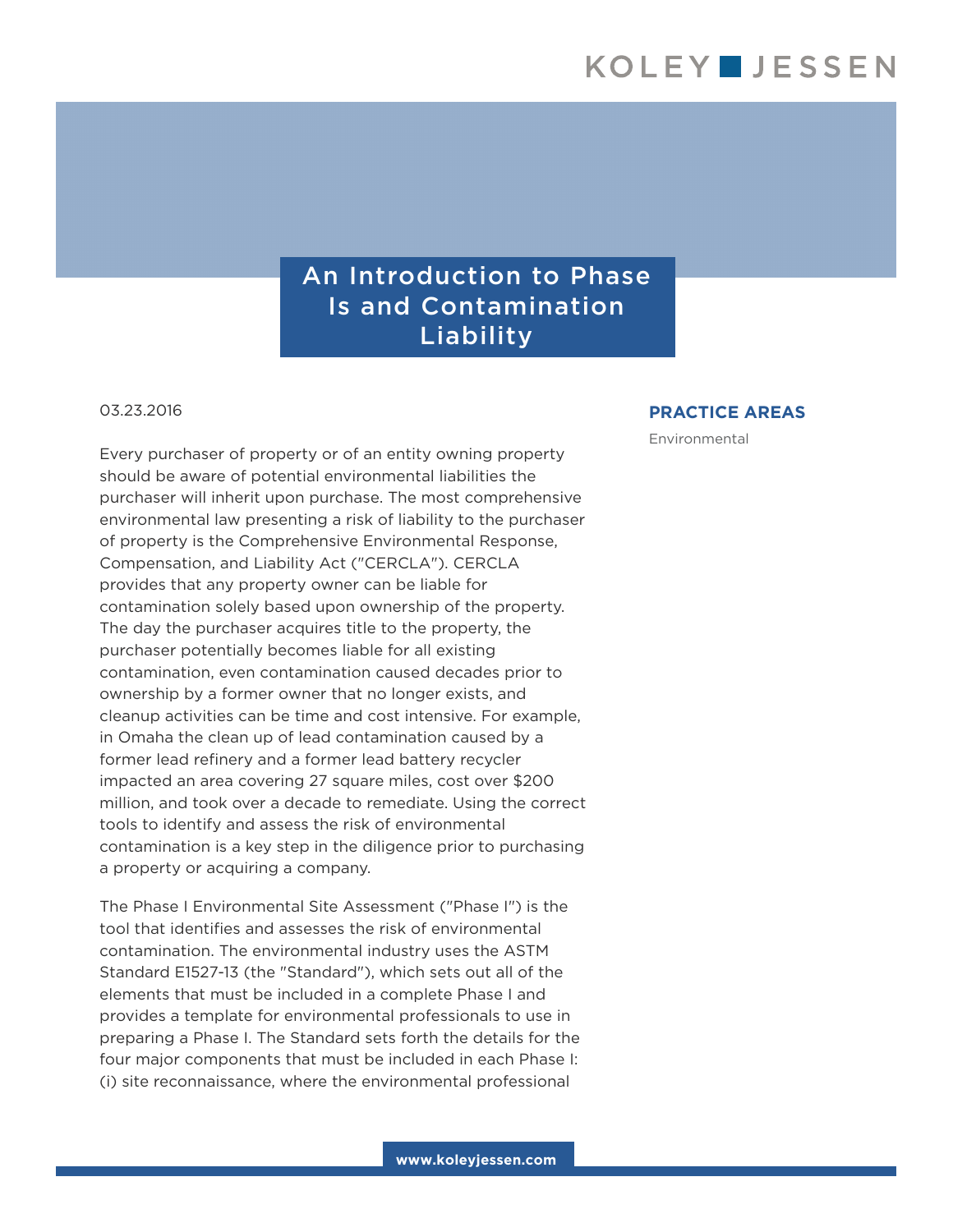## An Introduction to Phase Is and Contamination Liability

visits the property to make visual observations of the environmental condition; (ii) records review, where the environmental professional reviews historical and regulatory records for current and past uses of the property and surrounding properties which may pose an environmental risk; (iii) interviews, where the environmental professional interviews current and past owners and operators of the property and local government officials knowledgeable about any environmental issues associated with the property; and (iv) preparation of the report itself detailing the environmental condition of the property and the environmental professional's opinions relating to such condition. The purchaser will also be required to answer background questions regarding the property and the transaction to the best of the purchaser's knowledge.

In addition to providing information about the environmental risks on the property, the Phase I is an essential part of the defense to CERCLA liability called the Bona Fide Prospective Purchaser ("BFPP") defense. If the purchaser meets all the requirements as explained below, the purchaser will be considered a BFPP and will not be required to contribute to the cost of cleanup of hazardous substances that existed when purchaser acquired the property. The BFPP defense was added to CERCLA in the Small Business Liability Relief and Brownfields Revitalization Act of 2002. Because purchasers performing Phase Is would be held liable for the contamination they discovered, many were unwilling to take on the liability of purchasing contaminated property, which lead to contaminated properties sitting undeveloped, broken down, and undesirable. The BFPP defense was created to provide protection to new purchasers and encourage the development of these undesirable brownfields.

The first step to obtaining the BFPP defense is to obtain the Phase I and satisfy what is called the "all appropriate inquiries" requirement. Then, once the property has been purchased, the following ongoing requirements must be met to make sure the defense is maintained:

(A) All disposal of hazardous substances must have occurred before the purchase.

(B) The purchaser conducted "all appropriate inquiries" (the Phase I) before the purchase.

(C) The purchaser provides all legally required notices upon discovery of contamination. These notices vary by state.

(D) The purchaser exercises appropriate care by taking reasonable steps to--

- (i) stop any continuing release;
- (ii) prevent any threatened future release; and

(iii) prevent or limit human, environmental, or natural resource exposure to any previously released hazardous substance.